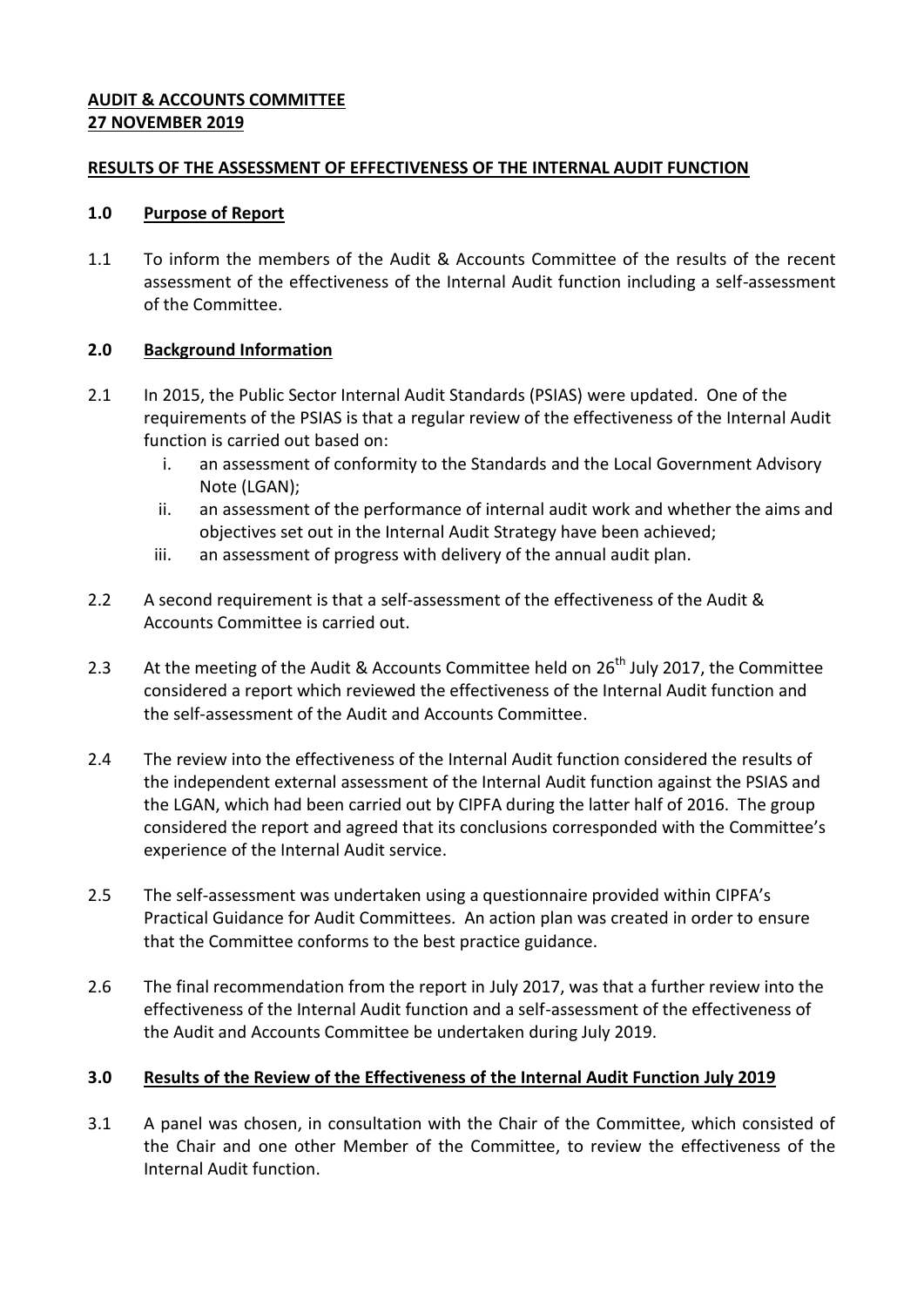- 3.2 The panel considered a presentation from Lucy Pledge, Head of Internal Audit. This detailed extracts from the Internal Audit report for 2018/19, results of the self-assessment conducted by Assurance Lincolnshire against the CIPFA application note on the Public Sector Internal Audit Standards (PSIAS) and a Quality Assurance Improvement Plan (QAIP).
- 3.3 The result of the self-assessment that had been conducted by Assurance Lincolnshire regarding themselves was assessed as conforming to the Standards. The actions identified within the QAIP were therefore an acknowledgement that continuous improvement needed to take place.
- 3.4 The panel felt that based on the self-assessment results and the QAIP that is in place it was satisfied that the Internal Audit Function is working effectively.

# **4.0 Results of the Self-Assessment of the Effectiveness of the Audit & Accounts Committee July 2019**

- 4.1 The self-assessment was undertaken using a questionnaire provided within CIPFA's Practical Guidance for Audit Committees. The self-assessment was facilitated by the Head of Internal Audit and the Business Manager – Financial Services with the panel, as above, scoring the assessment. CIPFA's Practical Guidance for Audit Committees document was updated during 2018 and as such the self-assessment questionnaire has been revised to reflect the current guidance document. The questionnaire aims to determine whether the Audit Committee within a council meets with best practice as outlined in the guidance.
- 4.2 There were 36 questions requiring responses. For 23 of those, the group agreed that the Audit & Accounts Committee demonstrated best practice against the guidance (28 in 2017/18); there were 8 questions where the group considered that the Committee partly met the best practice (0 in 2017/18); 4 where the group considered that the Committee did not meet best practice (1 in 2017/18), and one question was not applicable to the arrangements at Newark & Sherwood District Council. A table showing the results of the questionnaire is attached at **Appendix A**.
- 4.3 For the areas assessed as either partially meeting best practice or not meeting best practice, actions have been included in the action plan attached at **Appendix B**. The group recommend that the action plan is adopted by the Committee.

## **5.0 Future Assessments**

5.1 It is no longer a statutory requirement that an annual review of effectiveness be carried out, and the Audit & Accounts Committee has previously determined that an assessment should be carried out every two years. It is therefore proposed that the next selfassessment by Newark & Sherwood District Council is undertaken during July 2020.

# **6.0 RECOMMENDATIONS:**

That the Committee:

(a) notes the results of the review of the effectiveness of the Internal Audit Function;